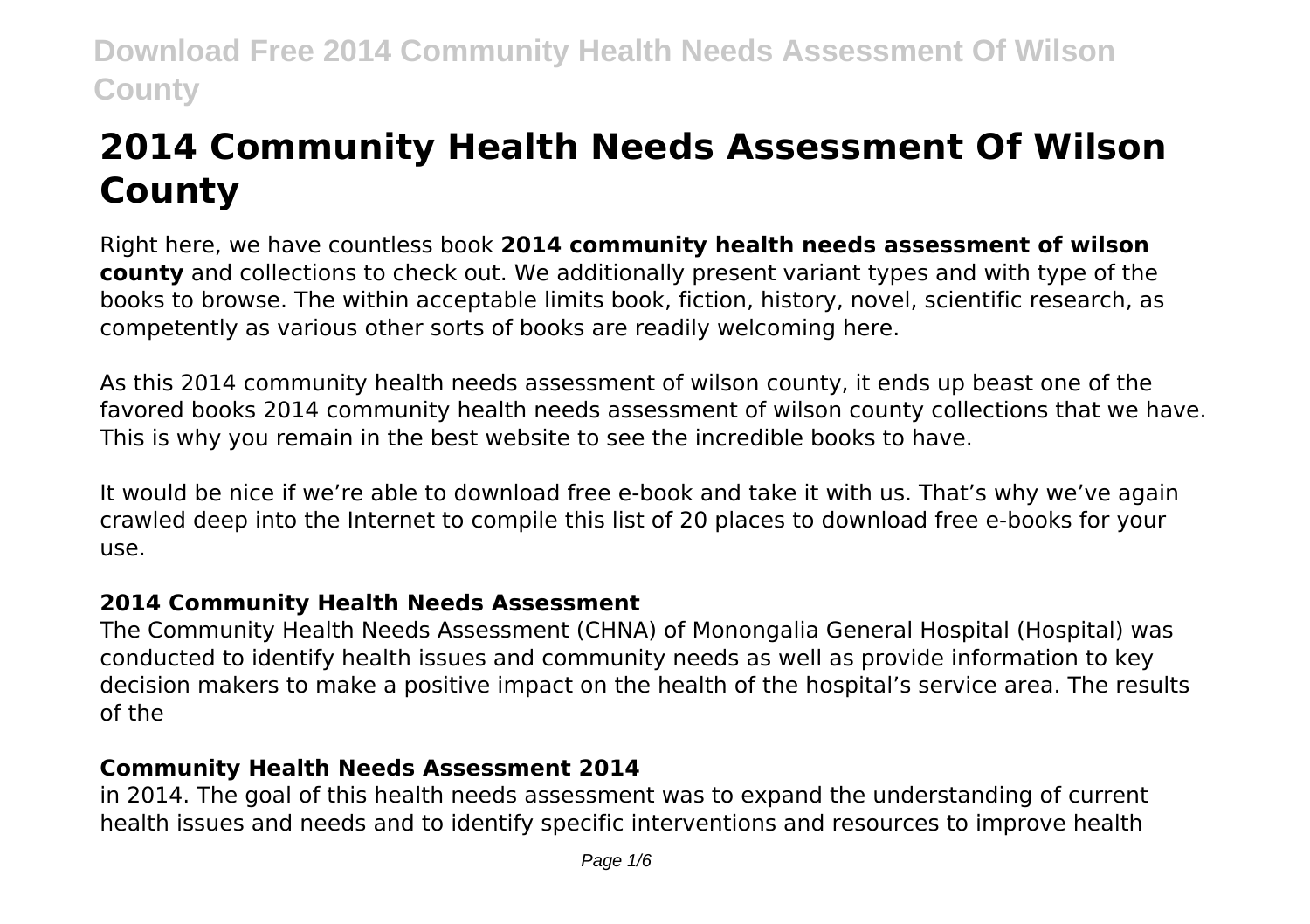outcomes in these historically underserved communities. This community health needs assessment was conducted by the

#### **Community Health Needs Assessment 2014: East and Central ...**

This Community Health Needs Assessment (CHNA) was conducted by Saint Alphonsus Health System staff, including information collected from primary and secondary data sources during the period of February, 2014 through June, 2014. Primary Sources: Data was obtained through community surveys in Oregon and Idaho.

#### **2013-2014 Community Health Needs Assessment**

Community Health Needs Assessment 3/9/2015 (i) New Solutions, Inc. EXECUTIVE SUMMARY BACKGROUND The Community Health Needs Assessment (CHNA) for the communities served by Raritan Bay Medical Center (RBMC) was designed to ensure that the Medical Center continues to effectively and efficiently

## **COMMUNITY HEALTH NEEDS ASSESSMENT – 2014**

"The 2014 Community Assessment is a guiding document for our region. Here we see the greatest barriers to success, along with the biggest opportunities to change the odds members of our community. Together we can focus the best programs, ideas and initiatives on common goals. This assessment is the spark."

## **Community Health Needs Assessment 14 - Saint Alphonsus**

Community Needs Assessment 2014 . Page 2 of 55 Introduction and Overview ... Every three years, PEACE, Inc. conducts a Community Needs Assessment as part of its ongoing ... Lerner Center for Public Health Promotion, 2011 Community Health Needs Assessment ...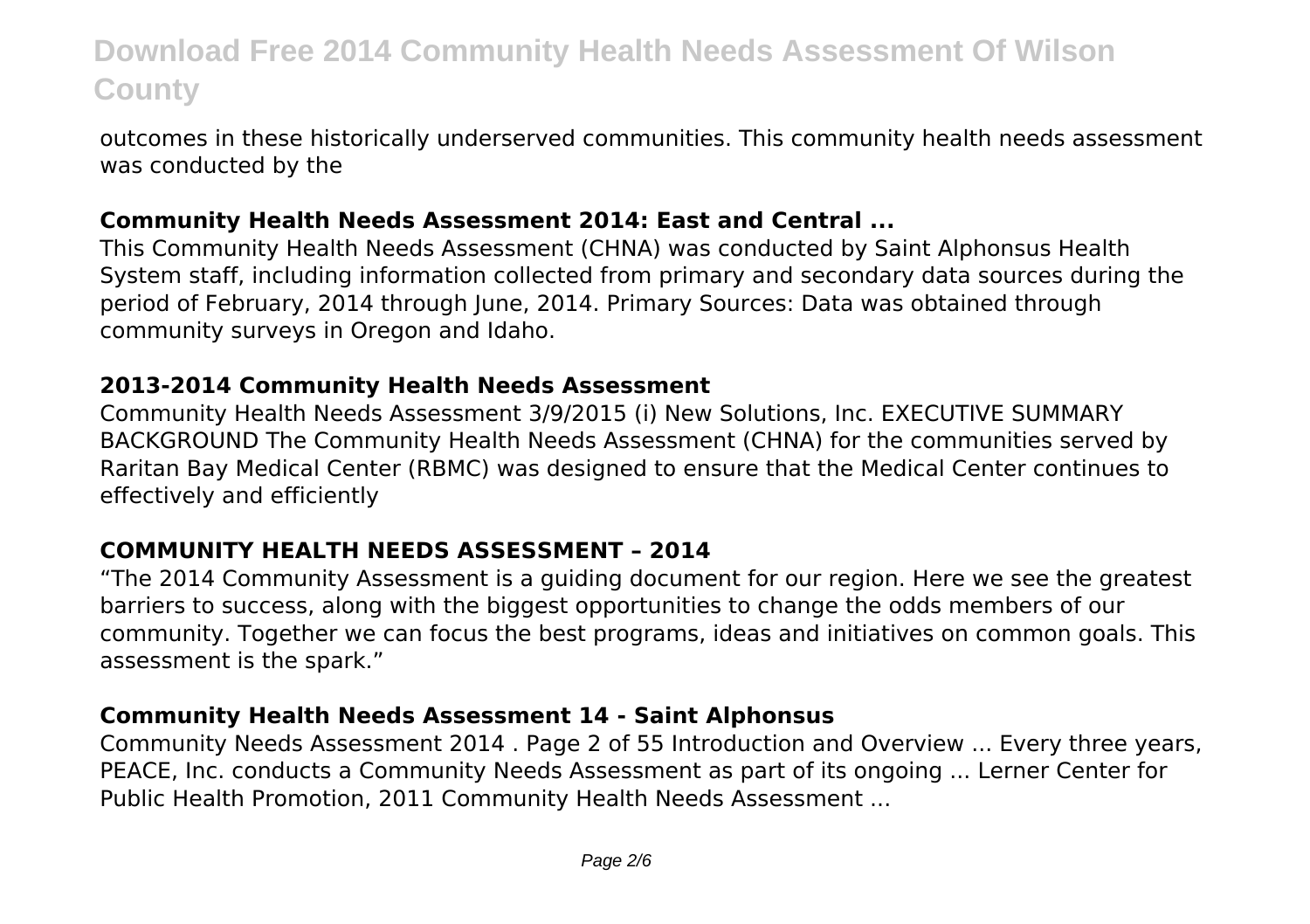# **Community Needs Assessment 2014 - peace-caa.org**

Community Health Needs Assessment FY 2014 Prepared by Kathy Opromollo Executive Director of Ambulatory Care Services . Newark New Jersey is the State's largest city. In striving to identify and address Newark's most pressing health care needs and to

#### **University Hospital Community Health Needs Assessment FY 2014**

3! EXECUTIVE!SUMMARY!!

Community!service!is!the!cornerstone!of!the!John!C.!Lincoln!Health!Network,!the!owner!and! operator!of!John!C.!Lincoln!North!Mountain!Hospital ...

#### **Community!Health!Needs!Assessment! 2012!6!2014!**

Marion County Public Health Department's Community Health Assessment 2014. MCPHD Community Health Assessment 2014 Full Report . 2014 Report by chapter: 00 Cover Page, Acknowledgments, Table of Contents. 01 Executive Summary 02 Maternal, Infant and Children to Age 4 Final Report. 03 Young Child Ages 5-11 Final Report

#### **MCPHD Community Health Assessment 2014**

health needs assessment and for the execution of the strategies to address health needs identified. In addition, the above data were used to identify specific populations to assess and target for programmatic efforts. The CHNA will serve as a roadmap for targeted health promotion strategies conducted in the CBSA. The impact of the

#### **Community Health Needs Assessment**

A community health assessment (sometimes called a CHA), also known as community health needs assessment (sometimes called a CHNA), refers to a state, tribal, local, or territorial health assessment that identifies key health needs and issues through systematic, comprehensive data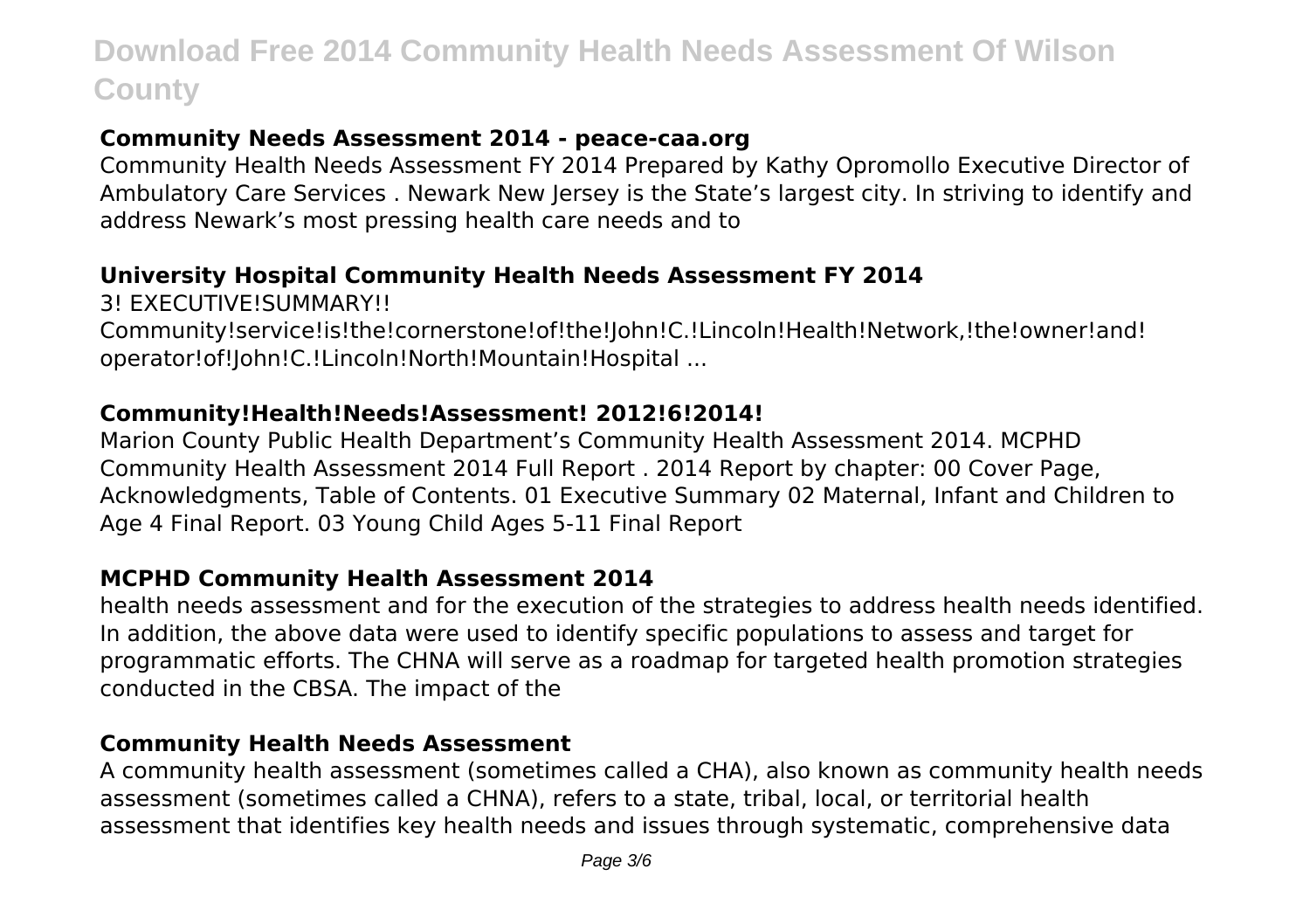collection and analysis.

## **CDC - Assessment and Plans - Community Health Assessment ...**

Community Health Needs Assessment Implementation Plan 2014-2017 University of Utah Health 1 BACKGROUND University of Utah Health is the Intermountain West's only academic health care system, combining excellence in patient care, the latest in medical research, and teaching to provide leading-edge medicine in a caring and personal setting.

#### **Community Health Needs Assessment**

The 2014 New London County Community Health Needs Assessment (CHNA) represents the collabora-tive efforts of the ACHIEVE New London County Coali-tion to begin assessing and prioritizing health needs in our community and to collectively develop strategies and mobilize resources to improve the health of county residents.

## **Community Health Needs Assessment 2014 - Connecticut**

PRIORITIZATION PROCESS AND CRITERIA Select priorities for 2014 Community Health Needs Assessment Implementation Strategy [] Engage leadership in considering options, identifying additional questions and developing recommendations. Recommend priorities to Frio Regional Hospital's Board of Directors and Administration with criteria based on rationale and implications/next steps.

# **Community Health Needs Assessment - Cloudinary**

Prior CHNAs were completed in 2011, 2014 and 2017. The assessment being completed in fiscal year 2020 will be the fourth cycle and build upon improvements made and lessons learned in prior cycles. The community health needs assessment is used to develop a Local Health Action Plan, also referred to as the implementation strategy.